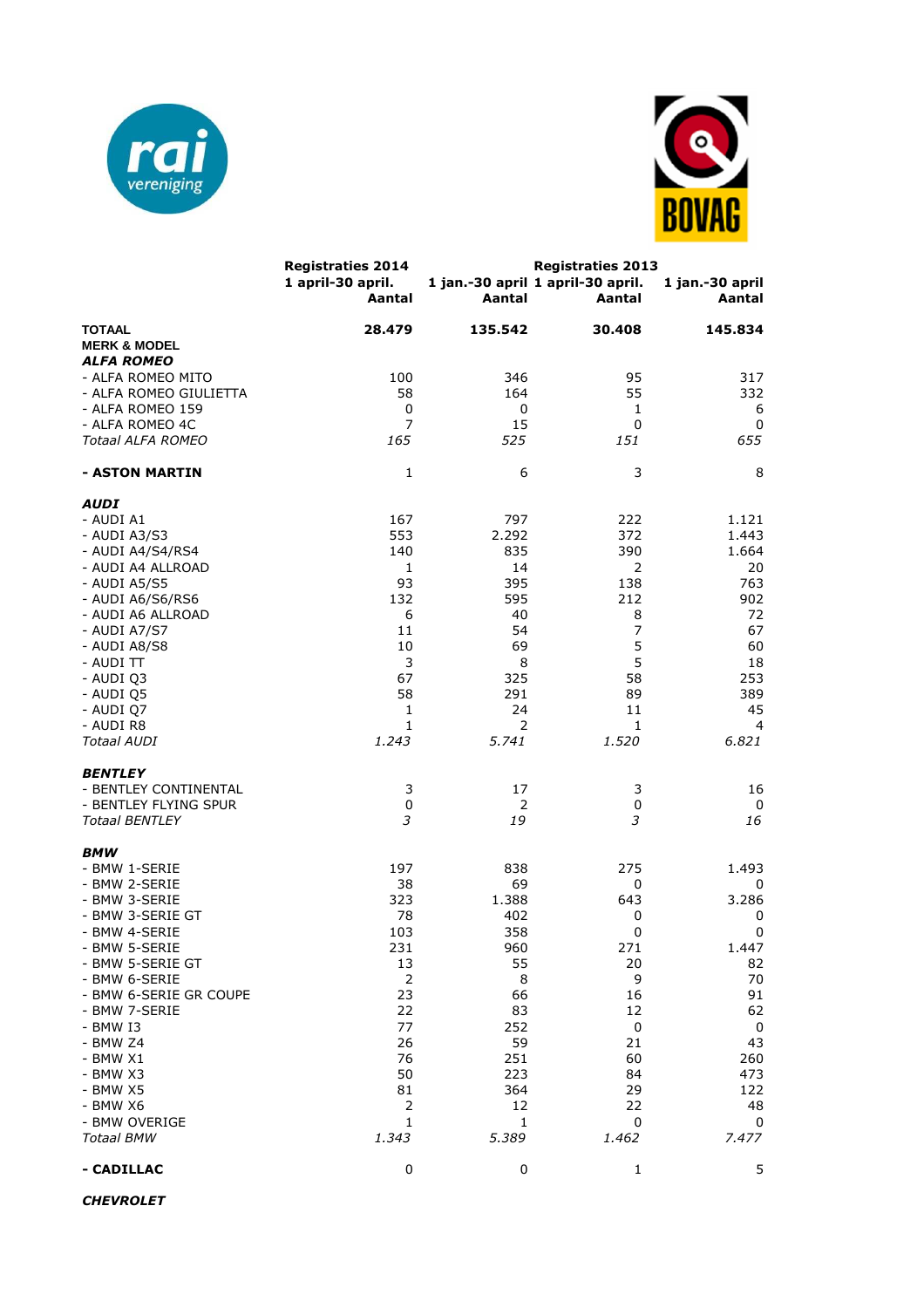| - CHEVROLET SPARK<br>- CHEVROLET AVEO<br>- CHEVROLET VOLT<br>- CHEVROLET CRUZE<br>- CHEVROLET ORLANDO<br>- CHEVROLET TRAX<br>- CHEVROLET CAPTIVA<br><b>Totaal CHEVROLET</b>                                                                                                                                                                                                                                        | 1<br>5<br>0<br>0<br>0<br>6<br>0<br>12                                                                                     | 27<br>32<br>0<br>0<br>4<br>36<br>1<br><i>100</i>                                                                                        | 5<br>15<br>20<br>14<br>9<br>0<br>0<br>63                                                                           | 261<br>301<br>120<br>150<br>75<br>0<br>24<br>931                                                                                                       |
|--------------------------------------------------------------------------------------------------------------------------------------------------------------------------------------------------------------------------------------------------------------------------------------------------------------------------------------------------------------------------------------------------------------------|---------------------------------------------------------------------------------------------------------------------------|-----------------------------------------------------------------------------------------------------------------------------------------|--------------------------------------------------------------------------------------------------------------------|--------------------------------------------------------------------------------------------------------------------------------------------------------|
| - CHEVROLET USA                                                                                                                                                                                                                                                                                                                                                                                                    | $\mathbf 0$                                                                                                               | 3                                                                                                                                       | 1                                                                                                                  | 2                                                                                                                                                      |
| <b>CITROEN</b><br>- CITROEN C-ZERO<br>- CITROEN C1<br>- CITROEN C3<br>- CITROEN DS3<br>- CITROEN C3 PICASSO<br>- CITROEN C4<br>- CITROEN DS4<br>- CITROEN C4 AIRCROSS<br>- CITROEN C5<br>- CITROEN DS5<br>- CITROEN C6<br>- CITROEN C4 PICASSO<br>- CITROEN C8<br>- CITROEN C-CROSSER<br>- CITROEN NEMO<br>- CITROEN BERLINGO<br>- CITROEN JUMPY<br>- CITROEN JUMPER<br>- CITROEN OVERIGE<br><b>Totaal CITROEN</b> | 0<br>467<br>458<br>93<br>34<br>69<br>37<br>10<br>17<br>61<br>$\pmb{0}$<br>227<br>0<br>0<br>0<br>2<br>0<br>0<br>0<br>1.475 | 0<br>1.849<br>1.844<br>661<br>152<br>112<br>69<br>19<br>51<br>225<br>0<br>1.403<br>2<br>0<br>0<br>16<br>2<br>9<br>$\mathbf{1}$<br>6.415 | 2<br>744<br>166<br>205<br>36<br>33<br>30<br>40<br>29<br>241<br>4<br>48<br>3<br>0<br>0<br>7<br>0<br>1<br>0<br>1.589 | 8<br>3.112<br>1.024<br>771<br>171<br>288<br>133<br>200<br>143<br>905<br>9<br>351<br>5<br>$\mathbf{1}$<br>3<br>43<br>$\overline{2}$<br>15<br>0<br>7.184 |
| DACIA<br>- DACIA LOGAN<br>- DACIA SANDERO<br>- DACIA DUSTER<br>- DACIA LODGY<br>- DACIA DOKKER<br>Totaal DACIA                                                                                                                                                                                                                                                                                                     | 183<br>80<br>58<br>32<br>22<br>375                                                                                        | 899<br>463<br>188<br>167<br>90<br>1.807                                                                                                 | 0<br>124<br>4<br>72<br>0<br>200                                                                                    | 1<br>527<br>110<br>553<br>0<br>1.191                                                                                                                   |
| <b>FERRARI</b><br>- FERRARI CALIFORNIA<br>- FERRARI 458<br>- FERRARI F12<br><b>Totaal FERRARI</b>                                                                                                                                                                                                                                                                                                                  | 0<br>0<br>$\mathbf 1$<br>$\mathbf{1}% _{T}=\mathbf{1}_{T}\times\mathbf{2}_{T}$                                            | 2<br>4<br>4<br>10                                                                                                                       | 3<br>4<br>$\pmb{0}$<br>$\overline{z}$                                                                              | 4<br>8<br>$\pmb{0}$<br>12                                                                                                                              |
| FIAT<br>- FIAT 500<br>- FIAT 500L<br>- FIAT PANDA<br>- FIAT PUNTO<br>- FIAT SEDICI<br>- FIAT BRAVO<br>- FIAT DOBLO<br>- FIAT QUBO<br>- FIAT BUS<br><b>Totaal FIAT</b>                                                                                                                                                                                                                                              | 467<br>58<br>340<br>178<br>0<br>0<br>1<br>3<br>2<br>1.049                                                                 | 2.235<br>322<br>1.702<br>653<br>6<br>10<br>10<br>9<br>7<br>4.954                                                                        | 426<br>111<br>420<br>312<br>9<br>2<br>$\mathsf{2}\,$<br>5<br>$\overline{2}$<br>1.289                               | 1.944<br>312<br>2.416<br>987<br>49<br>13<br>25<br>40<br>56<br>5.842                                                                                    |
| - FISKER                                                                                                                                                                                                                                                                                                                                                                                                           | 0                                                                                                                         | 0                                                                                                                                       | 10                                                                                                                 | 26                                                                                                                                                     |
| <b>FORD</b><br>- FORD KA<br>- FORD FIESTA<br>- FORD B-MAX<br>- FORD FOCUS<br>- FORD C-MAX<br>- FORD KUGA<br>- FORD MONDEO<br>- FORD S-MAX<br>- FORD GALAXY                                                                                                                                                                                                                                                         | 106<br>720<br>137<br>394<br>173<br>37<br>93<br>29<br>29                                                                   | 491<br>3.579<br>728<br>1.796<br>790<br>180<br>397<br>145<br>118                                                                         | 161<br>512<br>269<br>1.325<br>182<br>26<br>266<br>51<br>24                                                         | 680<br>3.297<br>1.505<br>5.385<br>885<br>95<br>374<br>126<br>64                                                                                        |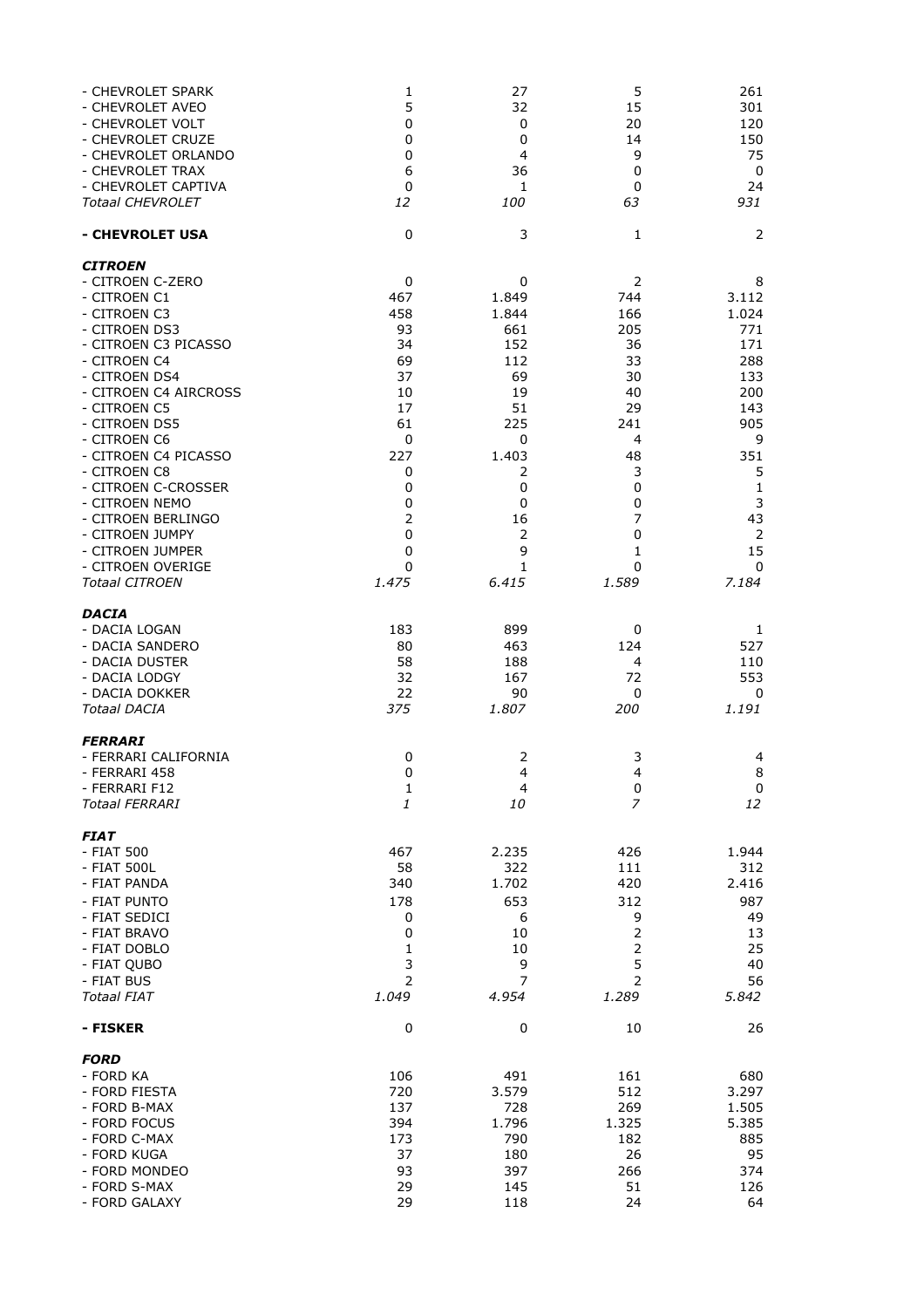| - FORD TOURNEO CONNECT<br>- FORD TOURNEO CUSTOM<br>- FORD TRANSIT TOURNEO<br>- FORD OVERIGE                                                                                                                                               | 5<br>10<br>0<br>0                                                        | 5<br>66<br>6<br>4                                                      | $\pmb{0}$<br>4<br>35<br>0                                                        | 0<br>23<br>72<br>0                                                         |
|-------------------------------------------------------------------------------------------------------------------------------------------------------------------------------------------------------------------------------------------|--------------------------------------------------------------------------|------------------------------------------------------------------------|----------------------------------------------------------------------------------|----------------------------------------------------------------------------|
| <b>Totaal FORD</b>                                                                                                                                                                                                                        | 1.733                                                                    | 8.305                                                                  | 2.855                                                                            | 12.506                                                                     |
| <b>HONDA</b><br>- HONDA JAZZ<br>- HONDA CIVIC<br>- HONDA INSIGHT<br>- HONDA ACCORD<br>- HONDA CR-Z<br>- HONDA CR-V<br>- HONDA OVERIGE<br><b>Totaal HONDA</b>                                                                              | 53<br>30<br>6<br>0<br>0<br>15<br>$\mathbf 0$<br>104                      | 162<br>143<br>43<br>7<br>1<br>157<br>0<br>513                          | 92<br>66<br>24<br>2<br>$\mathbf 1$<br>41<br>0<br>226                             | 247<br>263<br>81<br>12<br>21<br>310<br>2<br>936                            |
| <b>HYUNDAI</b><br>- HYUNDAI I 10<br>- HYUNDAI I 20<br>- HYUNDAI I 30<br>- HYUNDAI I 40<br>- HYUNDAI VELOSTER<br>- HYUNDAI GENESIS<br>- HYUNDAI IX20<br>- HYUNDAI IX35<br>- HYUNDAI SANTA FE<br>- HYUNDAI OVERIGE<br><b>Totaal HYUNDAI</b> | 52<br>55<br>57<br>6<br>0<br>$\mathbf 0$<br>81<br>65<br>3<br>1<br>320     | 2.395<br>978<br>331<br>58<br>14<br>3<br>417<br>247<br>40<br>1<br>4.484 | 413<br>168<br>120<br>49<br>$\overline{4}$<br>0<br>118<br>106<br>41<br>1<br>1.020 | 1.851<br>1.177<br>757<br>253<br>38<br>6<br>720<br>537<br>120<br>1<br>5.460 |
| - INFINITI                                                                                                                                                                                                                                | 0                                                                        | 9                                                                      | $\mathbf{1}$                                                                     | 3                                                                          |
| <i><b>JAGUAR</b></i><br>- JAGUAR XF<br>- JAGUAR XJ-SERIE<br>- JAGUAR XK-SERIE<br>- JAGUAR F-TYPE<br>Totaal JAGUAR                                                                                                                         | 44<br>6<br>$\mathbf{1}$<br>$\overline{7}$<br>58                          | 113<br>22<br>2<br>16<br>153                                            | 23<br>6<br>$\overline{2}$<br>$\overline{2}$<br>33                                | 122<br>21<br>6<br>3<br>152                                                 |
| <i><b>JEEP</b></i><br>- JEEP COMPASS<br>- JEEP PATRIOT<br>- JEEP (GR)CHEROKEE<br>- JEEP WRANGLER<br>Totaal JEEP                                                                                                                           | 6<br>$\mathbf 0$<br>17<br>$\pmb{0}$<br>23                                | 25<br>0<br>43<br>1<br>69                                               | 11<br>0<br>1<br>1<br>13                                                          | 71<br>1<br>16<br>$\mathsf 3$<br>91                                         |
| <b>KIA</b><br>- KIA PICANTO<br>- KIA RIO<br>- KIA SOUL<br>- KIA VENGA<br>- KIA CEED<br>- KIA OPTIMA<br>- KIA CARENS<br>- KIA SPORTAGE<br>- KIA SORENTO<br>Totaal KIA                                                                      | 419<br>250<br>$\mathbf 0$<br>104<br>139<br>12<br>74<br>190<br>7<br>1.195 | 4.060<br>1.492<br>0<br>555<br>698<br>72<br>252<br>590<br>50<br>7.769   | 788<br>442<br>2<br>123<br>230<br>29<br>136<br>209<br>10<br>1.969                 | 4.366<br>2.114<br>19<br>634<br>1.364<br>96<br>198<br>977<br>82<br>9.850    |
| - LAMBORGHINI                                                                                                                                                                                                                             | 0                                                                        | 1                                                                      | $\mathbf{1}$                                                                     | 1                                                                          |
| <b>LANDWIND</b><br>- LANDWIND CV9<br><b>Totaal LANDWIND</b>                                                                                                                                                                               | $\mathbf 0$<br>0                                                         | 4<br>4                                                                 | 0<br>0                                                                           | 9<br>9                                                                     |
| LANCIA<br>- LANCIA YPSILON<br>- LANCIA MUSA<br>- LANCIA DELTA<br>- LANCIA FLAVIA<br>- LANCIA THEMA<br>- LANCIA VOYAGER<br><b>Totaal LANCIA</b>                                                                                            | 16<br>0<br>3<br>0<br>$\pmb{0}$<br>$\overline{2}$<br>21                   | 120<br>0<br>10<br>4<br>8<br>9<br>151                                   | 49<br>0<br>2<br>0<br>0<br>$\mathbf{1}$<br>52                                     | 154<br>2<br>12<br>7<br>$\boldsymbol{6}$<br>29<br>210                       |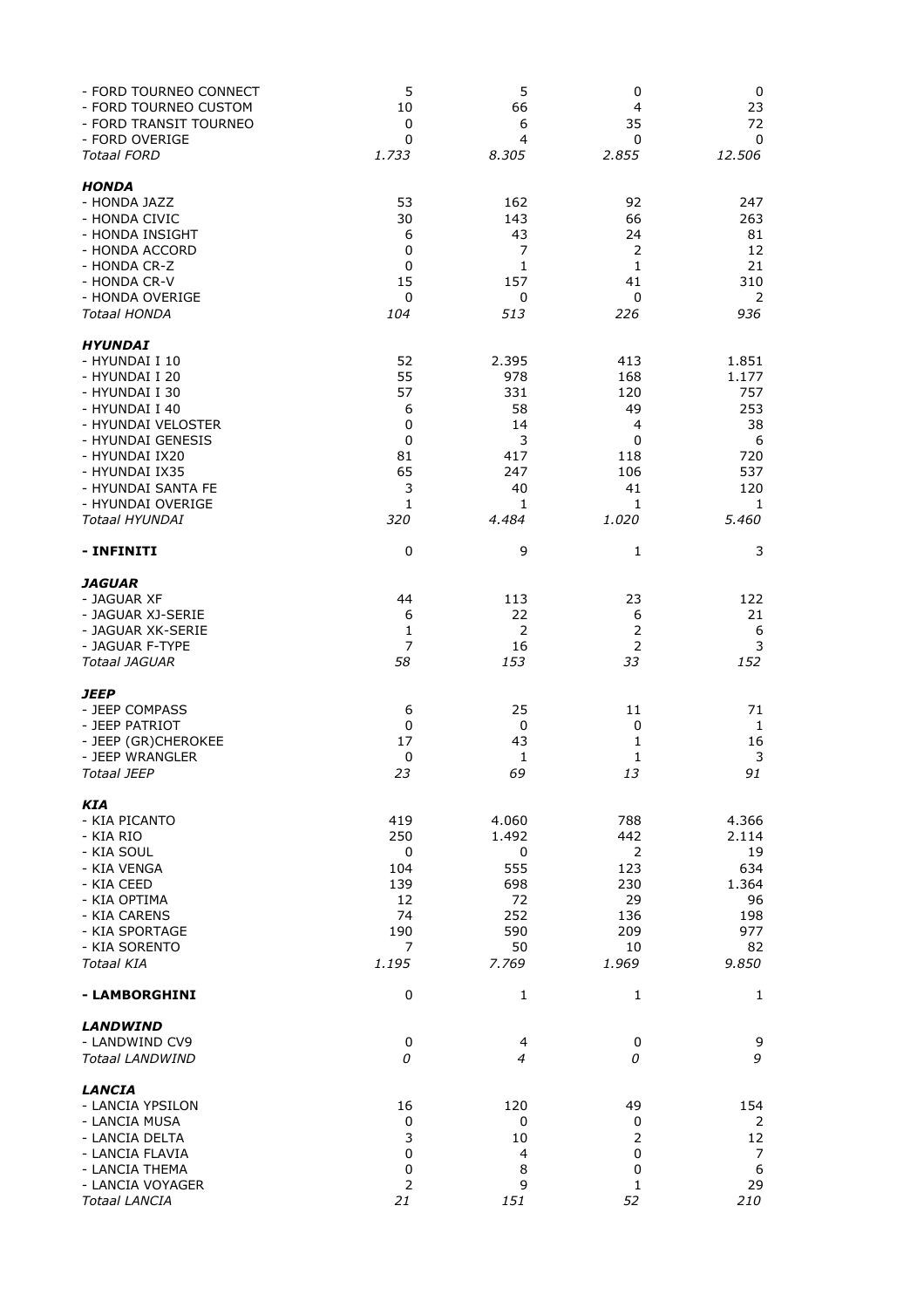| <b>LAND ROVER</b>          |             |                |                |                |
|----------------------------|-------------|----------------|----------------|----------------|
| - LAND ROVER FREELANDER    | 3           | 39             | 5              | 68             |
| - LAND ROVER RANGE ROVER E | 69          | 300            | 69             | 320            |
| - LAND ROVER DISCOVERY     | 2           | 26             | 1              | 32             |
| - LAND ROVER RANGE ROVER S | 59          | 279            | $\overline{2}$ | 34             |
| - LAND ROVER RANGE ROVER   | 21          | 77             | 34             | 150            |
| <b>Totaal LAND ROVER</b>   | 154         | 721            | 111            | 604            |
| <b>LEXUS</b>               |             |                |                |                |
| - LEXUS CT                 | 85          | 195            | 81             | 491            |
| - LEXUS IS                 | 30          | 221            | 1              | 8              |
| - LEXUS GS                 | 8           | 43             | 6              | 36             |
| - LEXUS LS                 | 1           | 3              | 7              | 17             |
| - LEXUS LFA                | 0           | 0              | 0              | 1              |
| - LEXUS RX                 | 4           | 42             | 16             | 68             |
| <b>Totaal LEXUS</b>        | 128         | 504            | 111            | 621            |
| - LOTUS                    | $\mathbf 0$ | 1              | 0              | 2              |
| <b>MASERATI</b>            |             |                |                |                |
| - MASERATI GHIBLI          | 9           | 53             | 0              | 0              |
| - MASERATI QUATTROPORTE    | 0           | 13             | 1              | $\mathbf 1$    |
| - MASERATI GRANTURISMO     | 0           | 2              | 0              | 3              |
| - MASERATI GRANCABRIO      | 1           | 1              | 1              |                |
| <b>Totaal MASERATI</b>     | 10          | 69             | $\overline{2}$ | 6              |
| MAZDA                      |             |                |                |                |
| - MAZDA 2                  | 24          | 270            | 17             | 641            |
| - MAZDA 3                  | 45          | 380            | 11             | 63             |
| - MAZDA 6                  | 49          | 465            | 81             | 297            |
| - MAZDA 5                  | 1           | 3              | 13             | 48             |
| - MAZDA MX-5               | 1           | 4              | 6              | 12             |
| - MAZDA CX-5               | 146         | 1.012          | 215            | 1.101          |
| <b>Totaal MAZDA</b>        | 266         | 2.134          | 343            | 2.162          |
| <b>MERCEDES</b>            |             |                |                |                |
| - MB A-KLASSE              | 176         | 903            | 163            | 1.041          |
| - MB B-KLASSE              | 270         | 962            | 207            | 925            |
| - MB CLA-KLASSE            | 87          | 483            | 64             | 93             |
| - MB GLA-KLASSE            | 60          | 119            | 0              | 0              |
| - MB C-KLASSE              | 189         | 583            | 95             | 672            |
| - MB E-KLASSE              | 98          | 544            | 80             | 510            |
| - MB CLS-KLASSE            | 6           | 45             | 19             | 71             |
| - MB S-KLASSE              | 29          | 160            | 0              | 8              |
| - MB CL-KLASSE             | 0           | 1              | 0              | $\mathbf{1}$   |
| - MB SL-KLASSE             | 3           | 6              | $\mathsf{2}$   | 9              |
| - MB SLS-KLASSE            | $\pmb{0}$   | 3              | 3              | 5              |
| - MB SLK-KLASSE            | 1           | 14             | 1              | 49             |
| - MB GL-KLASSE             | 3           | 18             | 9              | 29             |
| - MB GLK-KLASSE            | 8           | 52             | 17             | 99             |
| - MB G-KLASSE              | 0           | $\overline{2}$ | 0              | $\overline{4}$ |
| - MB M-KLASSE              | 10          | 61             | 14             | 132            |
| - MB R-KLASSE              | 0           | 0              | 0              | 10             |
| - MB CITAN                 | 3           | 30             | 7              | 21             |
| - MB VIANO                 | 0           | 4              | 1              | 9              |
| - MB VITO                  | 7           | 74             | 16             | 51             |
| - MB SPRINTER              | 19          | 151            | 32             | 162            |
| - MB OVERIGE               | $\pmb{0}$   | 0              | 1              | 1              |
| <b>Totaal MERCEDES</b>     | 969         | 4.215          | 731            | 3.902          |
| MINI                       |             |                |                |                |
| - MINI MINI                | 224         | 828            | 149            | 930            |
| - MINI COUNTRYMAN          | 69          | 307            | 83             | 415            |
| - MINI PACEMAN             | 7           | 49             | 12             | 33             |
| Totaal MINI                | 300         | 1.184          | 244            | 1.378          |
| <i><b>MITSUBISHI</b></i>   |             |                |                |                |
| - MITSUBISHI I-MIEV        | 0           | 0              | 0              | 3              |
| - MITSUBISHI COLT          | 0           | 3              | 5              | 129            |
| - MITSUBISHI SPACE STAR    | 163         | 931            | 169            | 756            |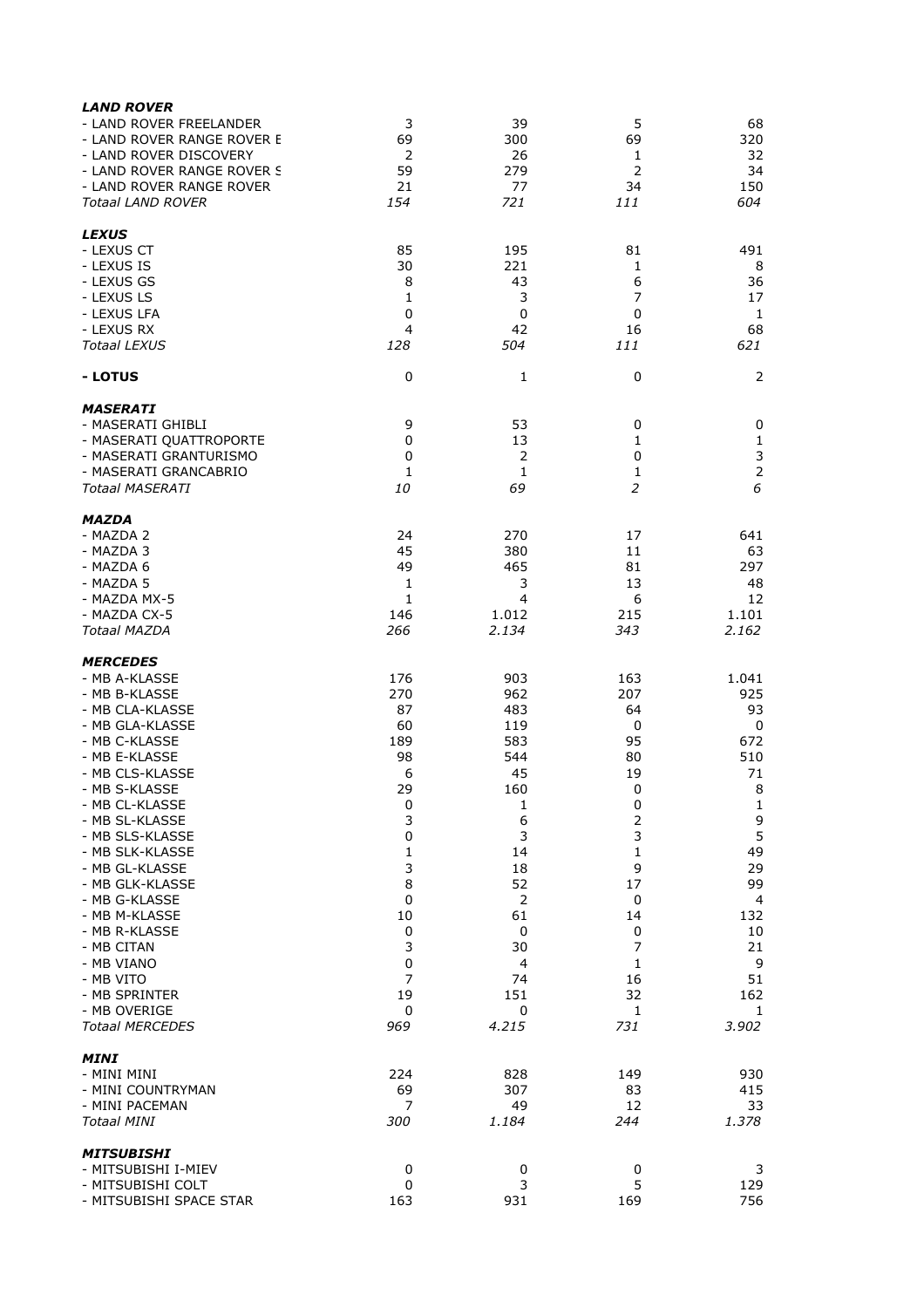| - MITSUBISHI LANCER<br>- MITSUBISHI ASX<br>- MITSUBISHI GRANDIS<br>- MITSUBISHI OUTLANDER<br>- MITSUBISHI PAJERO<br><b>Totaal MITSUBISHI</b>                                                                                                                                                                                               | 7<br>57<br>0<br>1.600<br>0<br>1.827                                                                                 | 40<br>327<br>0<br>3.130<br>1<br>4.432                                                                         | 5<br>45<br>0<br>55<br>0<br>279                                                                               | 26<br>245<br>$\mathbf{1}$<br>329<br>0<br>1.489                                                                        |
|--------------------------------------------------------------------------------------------------------------------------------------------------------------------------------------------------------------------------------------------------------------------------------------------------------------------------------------------|---------------------------------------------------------------------------------------------------------------------|---------------------------------------------------------------------------------------------------------------|--------------------------------------------------------------------------------------------------------------|-----------------------------------------------------------------------------------------------------------------------|
| - MORGAN                                                                                                                                                                                                                                                                                                                                   | 0                                                                                                                   | 4                                                                                                             | 1                                                                                                            | 2                                                                                                                     |
| <b>NISSAN</b><br>- NISSAN PIXO<br>- NISSAN MICRA<br>- NISSAN JUKE<br>- NISSAN NOTE<br>- NISSAN LEAF<br>- NISSAN NV200<br>- NISSAN QASHQAI<br>- NISSAN 370Z<br>- NISSAN GT-R<br>- NISSAN X-TRAIL<br>- NISSAN MURANO<br>- NISSAN OVERIGE<br><b>Totaal NISSAN</b>                                                                             | 2<br>77<br>32<br>258<br>39<br>1<br>499<br>0<br>1<br>0<br>0<br>1<br>910                                              | 51<br>390<br>249<br>1.044<br>195<br>9<br>2.065<br>0<br>0<br>0<br>$\overline{2}$<br>4.007                      | 7<br>76<br>159<br>19<br>27<br>1<br>170<br>0<br>1<br>0<br>0<br>1<br>461                                       | 217<br>394<br>440<br>146<br>115<br>13<br>1.033<br>2<br>$\mathbf{1}$<br>7<br>$\overline{2}$<br>$\overline{7}$<br>2.377 |
| <b>OPEL</b><br>- OPEL AGILA<br>- OPEL ADAM<br>- OPEL AMPERA<br>- OPEL CORSA<br>- OPEL MERIVA<br>- OPEL ASTRA<br>- OPEL CASCADA<br>- OPEL INSIGNIA<br>- OPEL ZAFIRA<br>- OPEL MOKKA<br>- OPEL ANTARA<br>- OPEL COMBO<br>- OPEL VIVARO<br>- OPEL MOVANO<br><b>Totaal OPEL</b>                                                                | 106<br>102<br>1<br>464<br>212<br>243<br>28<br>182<br>123<br>124<br>0<br>2<br>14<br>0<br>1.601                       | 742<br>519<br>9<br>1.823<br>1.001<br>1.103<br>58<br>1.055<br>621<br>739<br>0<br>12<br>53<br>0<br>7.735        | 90<br>94<br>39<br>545<br>164<br>309<br>23<br>92<br>80<br>91<br>1<br>5<br>$\mathbf 0$<br>0<br>1.533           | 316<br>320<br>501<br>2.425<br>792<br>1.632<br>23<br>429<br>482<br>518<br>19<br>16<br>16<br>$\overline{2}$<br>7.491    |
| <b>PEUGEOT</b><br>- PEUGEOT BIPPER<br>- PEUGEOT BOXER<br>- PEUGEOT ION<br>- PEUGEOT 107<br>- PEUGEOT $206+$<br>- PEUGEOT 207<br>- PEUGEOT 208<br>- PEUGEOT 2008<br>- PEUGEOT 308<br>- PEUGEOT 3008<br>- PEUGEOT 508<br>- PEUGEOT RCZ<br>- PEUGEOT 5008<br>- PEUGEOT 807<br>- PEUGEOT PARTNER<br>- PEUGEOT OVERIGE<br><b>Totaal PEUGEOT</b> | 0<br>0<br>$\pmb{0}$<br>316<br>0<br>$\mathbf 1$<br>422<br>620<br>181<br>86<br>126<br>4<br>49<br>0<br>5<br>0<br>1.810 | 0<br>5<br>0<br>2.061<br>0<br>8<br>3.478<br>1.906<br>1.030<br>510<br>543<br>27<br>234<br>2<br>33<br>0<br>9.837 | 0<br>1<br>$\mathbf 2$<br>636<br>0<br>11<br>859<br>0<br>69<br>239<br>392<br>13<br>85<br>1<br>10<br>1<br>2.319 | 16<br>5<br>11<br>4.074<br>2<br>78<br>3.906<br>0<br>324<br>745<br>1.941<br>47<br>288<br>5<br>35<br>2<br>11.479         |
| <b>PORSCHE</b><br>- PORSCHE 911<br>- PORSCHE BOXSTER<br>- PORSCHE CAYMAN<br>- PORSCHE MACAN<br>- PORSCHE CAYENNE<br>- PORSCHE PANAMERA<br><b>Totaal PORSCHE</b><br><b>RENAULT</b>                                                                                                                                                          | 23<br>3<br>3<br>38<br>8<br>17<br>92                                                                                 | 155<br>20<br>13<br>39<br>69<br>186<br>482                                                                     | 26<br>9<br>$\overline{2}$<br>0<br>31<br>9<br>77                                                              | 151<br>51<br>15<br>0<br>153<br>51<br>421                                                                              |
| - RENAULT TWINGO                                                                                                                                                                                                                                                                                                                           | 288                                                                                                                 | 997                                                                                                           | 218                                                                                                          | 2.806                                                                                                                 |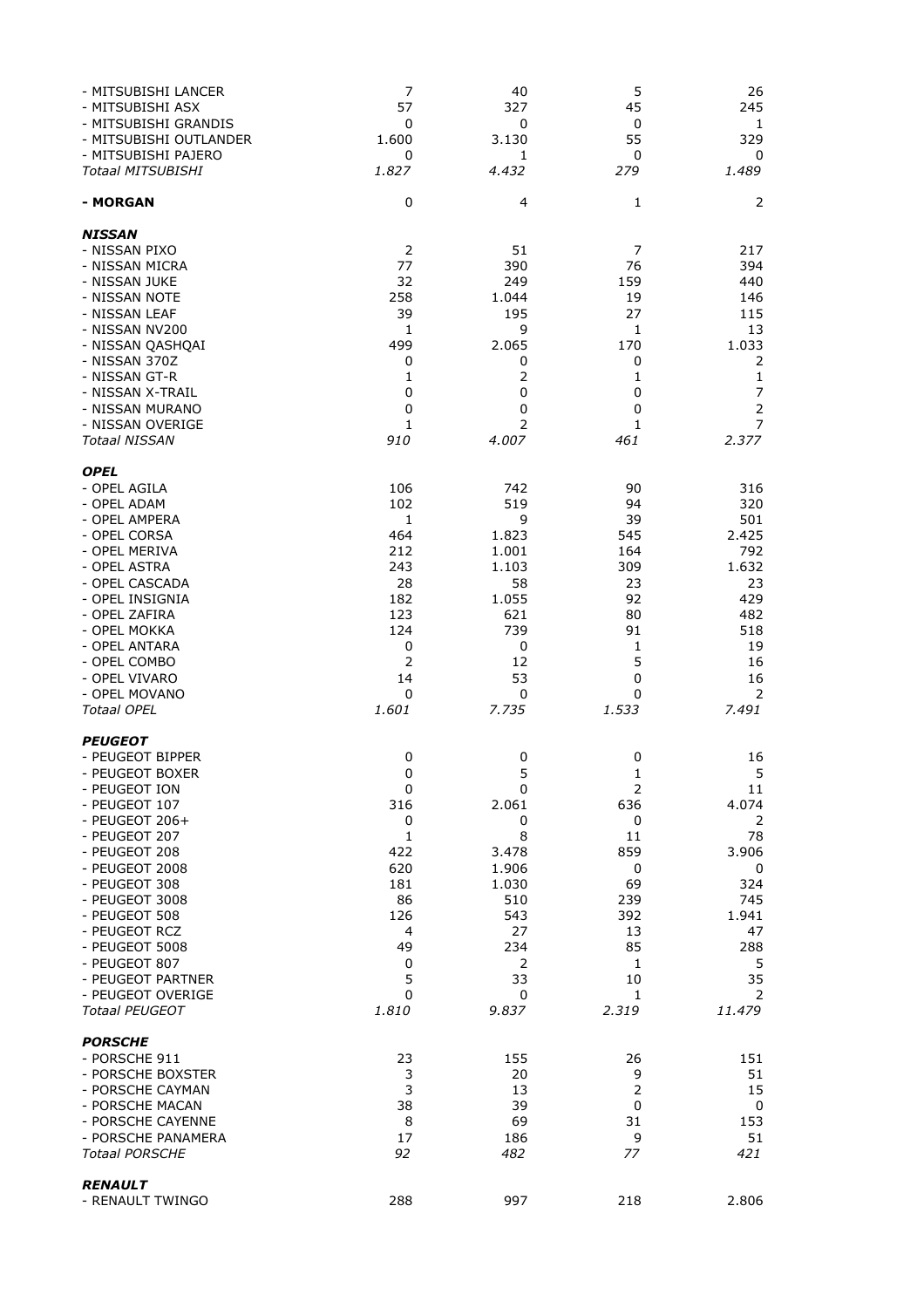| - RENAULT ZOE<br>- RENAULT CLIO<br>- RENAULT MODUS<br>- RENAULT MEGANE              | 14<br>1.363<br>0<br>149               | 46<br>5.097<br>0<br>330          | $\overline{7}$<br>402<br>1<br>1.693 | 10<br>3.040<br>15<br>3.652    |
|-------------------------------------------------------------------------------------|---------------------------------------|----------------------------------|-------------------------------------|-------------------------------|
| - RENAULT FLUENCE<br>- RENAULT LAGUNA<br>- RENAULT CAPTUR                           | $\mathbf 0$<br>12<br>808              | 1<br>47<br>3.553                 | $\mathbf 0$<br>29<br>95             | 6<br>140<br>95                |
| - RENAULT KANGOO<br>- RENAULT SCENIC<br>- RENAULT ESPACE                            | $\overline{2}$<br>120<br>3            | 26<br>621<br>30                  | $\overline{a}$<br>154<br>25         | 39<br>906<br>136              |
| - RENAULT TRAFIC<br>- RENAULT MASTER<br><b>Totaal RENAULT</b>                       | 1<br>$\mathbf 0$<br>2.760             | 22<br>$\overline{2}$             | 3<br>0<br>2.631                     | 19<br>3<br>10.867             |
| - ROLLS-ROYCE                                                                       | 3                                     | 10.772<br>6                      | $\overline{2}$                      | 2                             |
| SEAT                                                                                |                                       |                                  |                                     |                               |
| - SEAT IBIZA<br>- SEAT LEON<br>- SEAT TOLEDO                                        | 115<br>561<br>20                      | 464<br>1.498<br>98               | 131<br>197<br>21                    | 602<br>752<br>61              |
| - SEAT EXEO<br>- SEAT MII<br>- SEAT ALTEA<br>- SEAT ALHAMBRA                        | $\mathbf 0$<br>147<br>19<br>13        | $\mathbf 0$<br>1.041<br>85<br>53 | $\mathbf 0$<br>259<br>43<br>20      | 16<br>1.381<br>235<br>65      |
| <b>Totaal SEAT</b>                                                                  | 875                                   | 3.239                            | 671                                 | 3.112                         |
| <b>SKODA</b><br>- SKODA CITIGO<br>- SKODA FABIA<br>- SKODA RAPID                    | 164<br>98<br>113                      | 735<br>507<br>593                | 261<br>161<br>97                    | 1.398<br>928<br>273           |
| - SKODA OCTAVIA<br>- SKODA SUPERB<br>- SKODA ROOMSTER                               | 914<br>69<br>5                        | 3.651<br>391<br>48               | 151<br>38<br>10                     | 789<br>146<br>71              |
| - SKODA YETI<br><b>Totaal SKODA</b>                                                 | 75<br>1.438                           | 224<br>6.149                     | 27<br>745                           | 217<br>3.822                  |
| <b>SMART</b>                                                                        |                                       |                                  |                                     |                               |
| - SMART SMART<br><b>Totaal SMART</b>                                                | 22<br>22                              | 94<br>94                         | 20<br>20                            | 95<br>95                      |
| - SSANGYONG                                                                         | $\mathbf 0$                           | 3                                | $\overline{2}$                      | 6                             |
| <b>SUBARU</b><br>- SUBARU TREZIA<br>- SUBARU IMPREZA                                | 3                                     | 29<br>$\mathbf{1}$               | 4<br>0                              | 42                            |
| - SUBARU LEGACY<br>- SUBARU BRZ<br>- SUBARU OUTBACK                                 | 0<br>0<br>$\mathbf 0$<br>$\mathbf{1}$ | 5<br>3<br>8                      | 1<br>$\mathbf 0$<br>$\overline{2}$  | 0<br>$\overline{7}$<br>0<br>8 |
| - SUBARU FORESTER<br>- SUBARU XV<br><b>Totaal SUBARU</b>                            | 34<br>14<br>52                        | 157<br>72<br>275                 | 42<br>18<br>67                      | 155<br>62<br>274              |
| <b>SUZUKI</b><br>- SUZUKI ALTO<br>- SUZUKI SWIFT                                    | 0<br>218                              | 2.934<br>870                     | 363<br>249                          | 1.761<br>1.158                |
| - SUZUKI SPLASH<br>- SUZUKI SX4<br>- SUZUKI SX4 S-CROSS                             | 89<br>3<br>177                        | 287<br>21<br>823                 | 99<br>41<br>0                       | 480<br>169<br>0               |
| - SUZUKI KIZASHI<br>- SUZUKI GRAND VITARA<br>- SUZUKI JIMNY<br><b>Totaal SUZUKI</b> | 0<br>1<br>0<br>488                    | 4<br>4<br>4<br>4.947             | 0<br>0<br>$\overline{2}$<br>754     | 8<br>2<br>12<br>3.590         |
| <b>TESLA</b><br>- TESLA MODEL S<br>- TESLA ROADSTER                                 | 49<br>0                               | 262<br>0                         | 0<br>0                              | 0<br>1                        |
| <b>Totaal TESLA</b>                                                                 | 49                                    | 262                              | 0                                   | 1                             |
| <b>TOYOTA</b><br>- TOYOTA AYGO<br>- TOYOTA IQ                                       | 152<br>0                              | 1.688<br>9                       | 269<br>1                            | 1.493<br>27                   |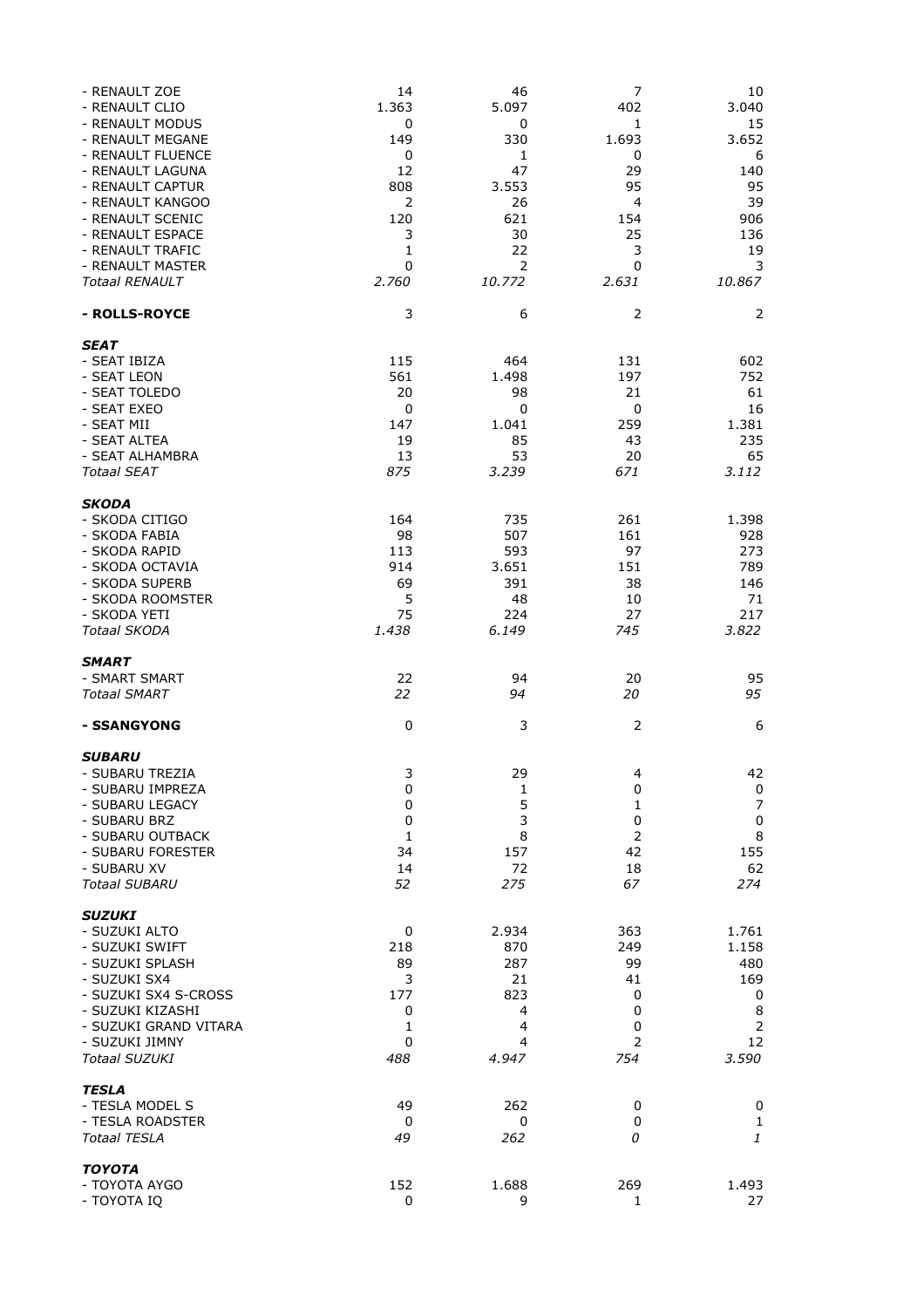| - TOYOTA YARIS         | 470            | 1.982       | 487   | 2.035  |
|------------------------|----------------|-------------|-------|--------|
| - TOYOTA VERSO-S       | 50             | 209         | 25    | 267    |
| - TOYOTA URBAN CRUISER | 0              | 0           | 2     | 10     |
| - TOYOTA AURIS         | 605            | 2.650       | 446   | 1.920  |
| - TOYOTA VERSO         | 32             | 135         | 23    | 187    |
| - TOYOTA PRIUS         | 21             | 77          | 184   | 1.168  |
| - TOYOTA PRIUS PLUS    | $\overline{7}$ | 40          | 218   | 1.076  |
| - TOYOTA AVENSIS       | 20             | 82          | 11    | 139    |
| - TOYOTA RAV4          | 41             | 256         | 21    | 160    |
| - TOYOTA LAND CRUISER  | 0              | 10          | 2     | 18     |
| - TOYOTA GT86          | 1              | 7           | 2     | 10     |
| Totaal TOYOTA          | 1.399          | 7.145       | 1.691 | 8.510  |
| <b>VOLKSWAGEN</b>      |                |             |       |        |
| - VW POLO              | 311            | 2.331       | 553   | 3.382  |
| - VW GOLF              | 1.203          | 6.232       | 1.110 | 5.621  |
| - VW GOLF PLUS         | 2              | 19          | 38    | 270    |
| - VW CALIFORNIA        | 9              | 37          | 15    | 35     |
| - VW CRAFTER           | 5              | 32          | 12    | 35     |
| - VW EOS               | 0              | 1           | 1     | 11     |
| - VW (NEW) BEETLE      | 21             | 93          | 24    | 147    |
| - VW SCIROCCO          | 1              | 9           | 5     | 45     |
| - VW JETTA             | 15             | 79          | 243   | 474    |
| - VW PASSAT            | 122            | 648         | 130   | 486    |
| - VW PHAETON           | 1              | 2           | 0     | 1      |
| - VW TOURAN            | 64             | 355         | 117   | 524    |
| - VW SHARAN            | 14             | 69          | 39    | 107    |
| - VW TIGUAN            | 103            | 499         | 64    | 501    |
| - VW TOUAREG           | 3              | 19          | 8     | 61     |
| - VW TRANSPORTER       | 45             | 273         | 30    | 186    |
| - VW CADDY             | 18             | 76          | 36    | 133    |
| - VW UP!               | 815            | 4.269       | 1.496 | 6.325  |
| Totaal VOLKSWAGEN      | 2.752          | 15.043      | 3.921 | 18.344 |
| <b>VOLVO</b>           |                |             |       |        |
| - VOLVO C30            | 0              | 4           | 1     | 14     |
| - VOLVO V40            | 188            | 908         | 478   | 2.878  |
| - VOLVO S40            | 1              | 1           | 0     | 3      |
| - VOLVO V50            | 0              | $\mathbf 0$ | 0     | 3      |
| - VOLVO S60            | 52             | 250         | 41    | 173    |
| - VOLVO V60            | 591            | 2.496       | 156   | 761    |
| - VOLVO XC60           | 111            | 514         | 59    | 449    |
| - VOLVO V70            | 219            | 791         | 170   | 729    |
| - VOLVO XC70           | 48             | 197         | 40    | 91     |
| - VOLVO S80            | 19             | 92          | 27    | 91     |
| - VOLVO C70            | 3              | 30          | 17    | 52     |
| - VOLVO XC90           | 0              | 25          | 8     | 109    |
| Totaal VOLVO           | 1.232          | 5.308       | 997   | 5.353  |
| <b>OVERIGE MERKEN</b>  | 221            | 547         | 226   | 536    |